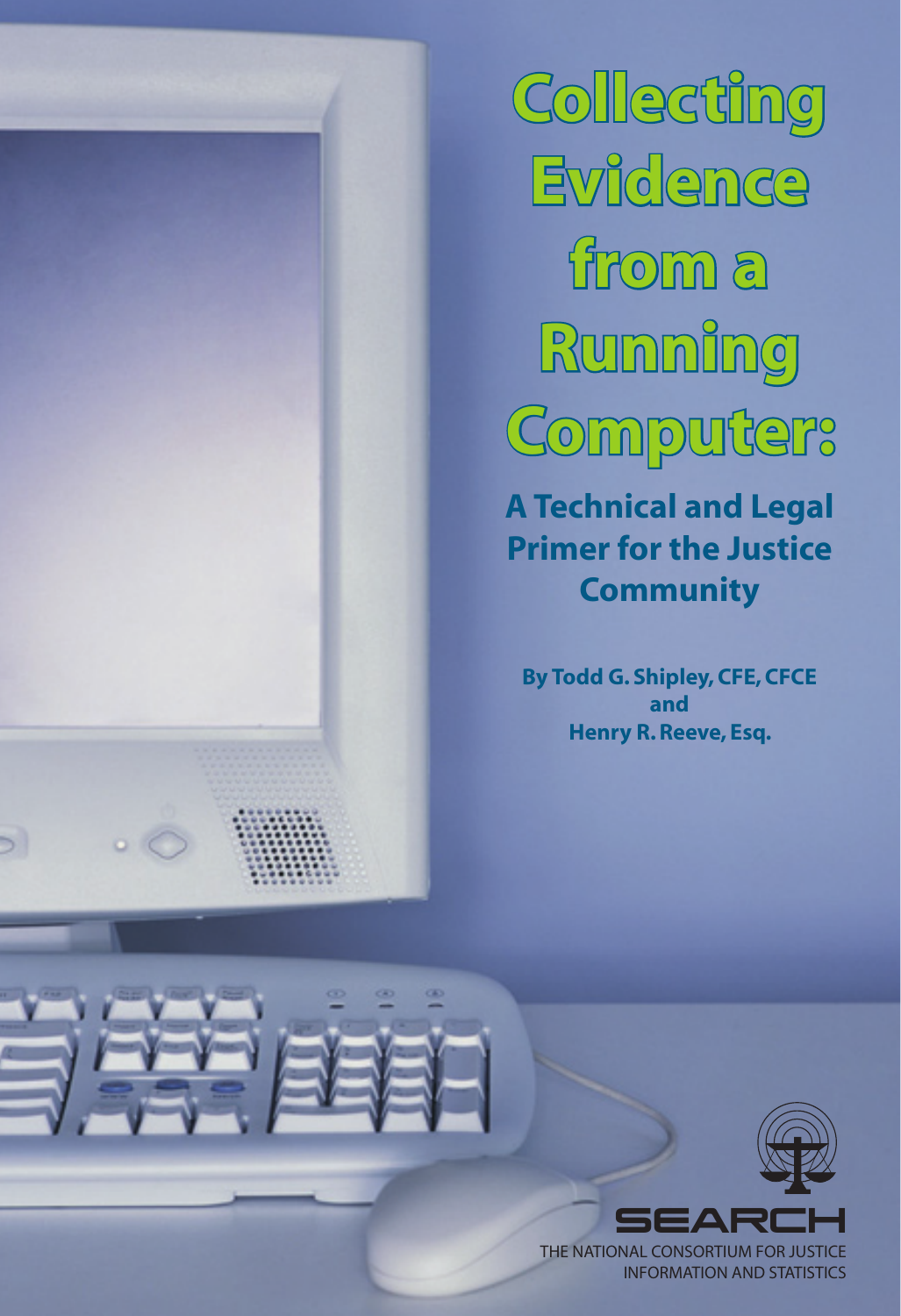This report was prepared by SEARCH, The National Consortium for Justice Information and Statistics, Francis X. Aumand III, Chairman, and Ronald P. Hawley, Executive Director. This report was produced as a product of a project funded by the Office of Juvenile Justice and Delinquency Prevention (OJJDP), Office of Justice Programs, U.S. Department of Justice, under Cooperative Agreement No. 2005-MC-CX-K021, awarded to SEARCH Group, Incorporated, 7311 Greenhaven Drive, Suite 145, Sacramento, California 95831. Contents of this document do not necessarily reflect the views or policies of the OJJDP or the U.S. Department of Justice. Copyright © SEARCH Group, Incorporated, dba SEARCH, The National Consortium for Justice Information and Statistics, 2006.

#### **Acknowledgments**

This primer was prepared by Todd G. Shipley, CFE, CFCE, Director of Systems Security and High Tech Crime Training for SEARCH, The National Consortium for Justice Information and Statistics, and Henry R. "Dick" Reeve, General Counsel and Deputy District Attorney, Denver, Colorado.

This paper was written under the direction of the Legal Committee of the Working Group of the Internet Crimes Against Children Task Forces.



7311 Greenhaven Drive, Suite 145 Sacramento, California 95831 Phone: (916) 392-2550

Fax: (916) 392-8440

www.search.org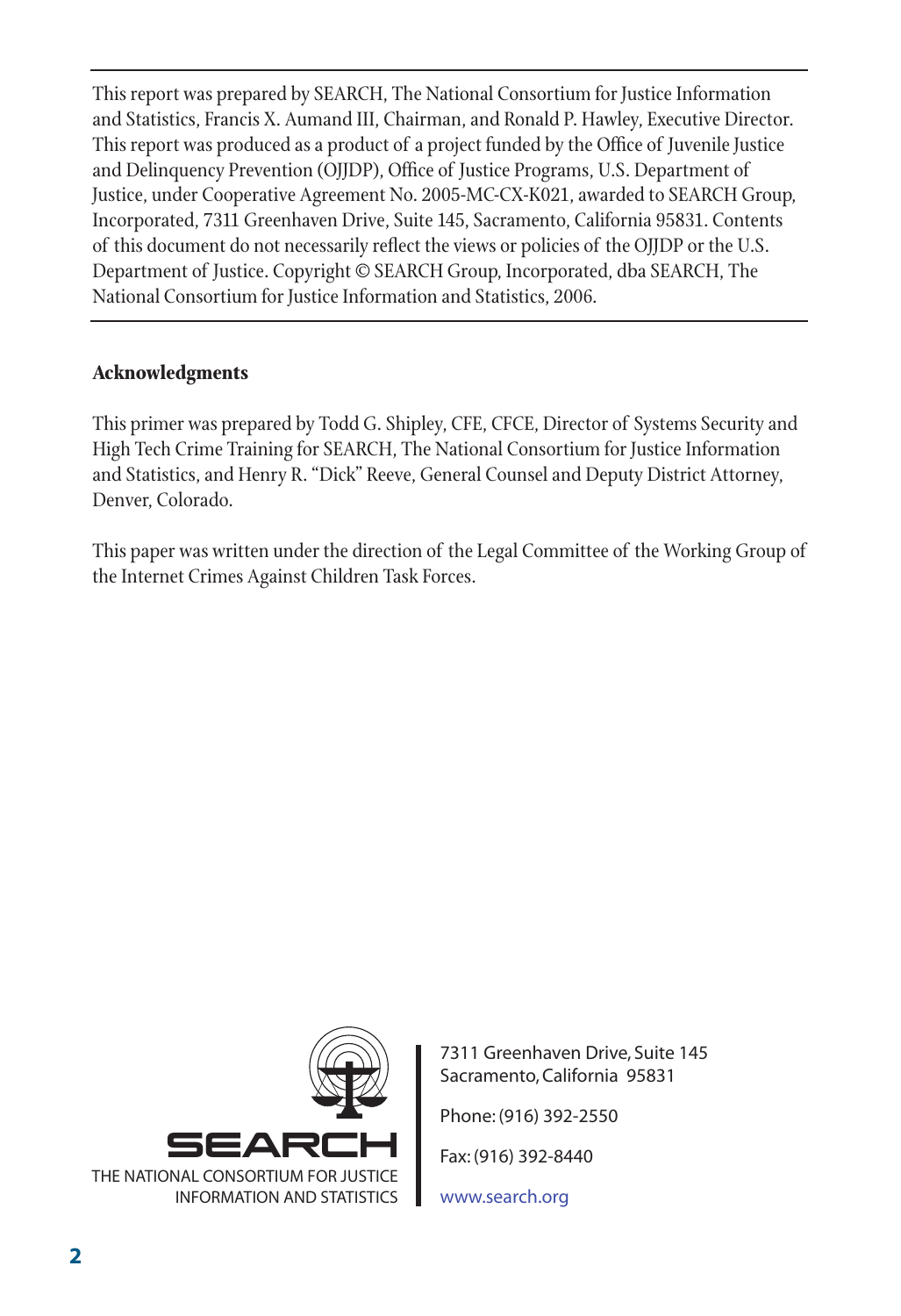# **Traditional Computer Search and Seizure Methodology**

The traditional method for law enforcement when dealing with the search and seizure of computers at a crime scene is to simply unplug the computer and book it into the evidence facility. From there, the investigator requests that the computer be examined by a trained digital evidence examiner. The examiner then makes a "forensically sound" copy of the computer's hard drive $(s)^1$  and reviews the copy for evidence or contraband. Upon completion, the examiner reports the findings back to the investigator.



*Traditionally, computer forensics has focused on researching, developing, and implementing proper techniques, tools, and methodologies to collect, store, and preserve sensitive data that is left on a system's hard drive(s).*

> *—First Responders Guide to Computer Forensics* **(CERT Training and Education Handbook)**

This methodology was developed in the early days of computer forensics to ensure that the data was not changed in any way. It was developed in light of a number of considerations, including defending against later challenges in court that the investigator or examiner altered or created evidence found on the device. Since the early 1990s,

this methodology has been central to law enforcement's response in handling computers found at a crime scene. As stated in a 2001 National Institute of Justice (NIJ) publication titled *Electronic Crime Scene Investigation: A Guide for First Responders*:

"Each responder must understand the fragile nature of electronic evidence and the principles and procedures associated with its collection and preservation. Actions that have the

**<sup>1</sup>** A forensically sound copy of a computer hard drive is one that is a bit-for-bit copy.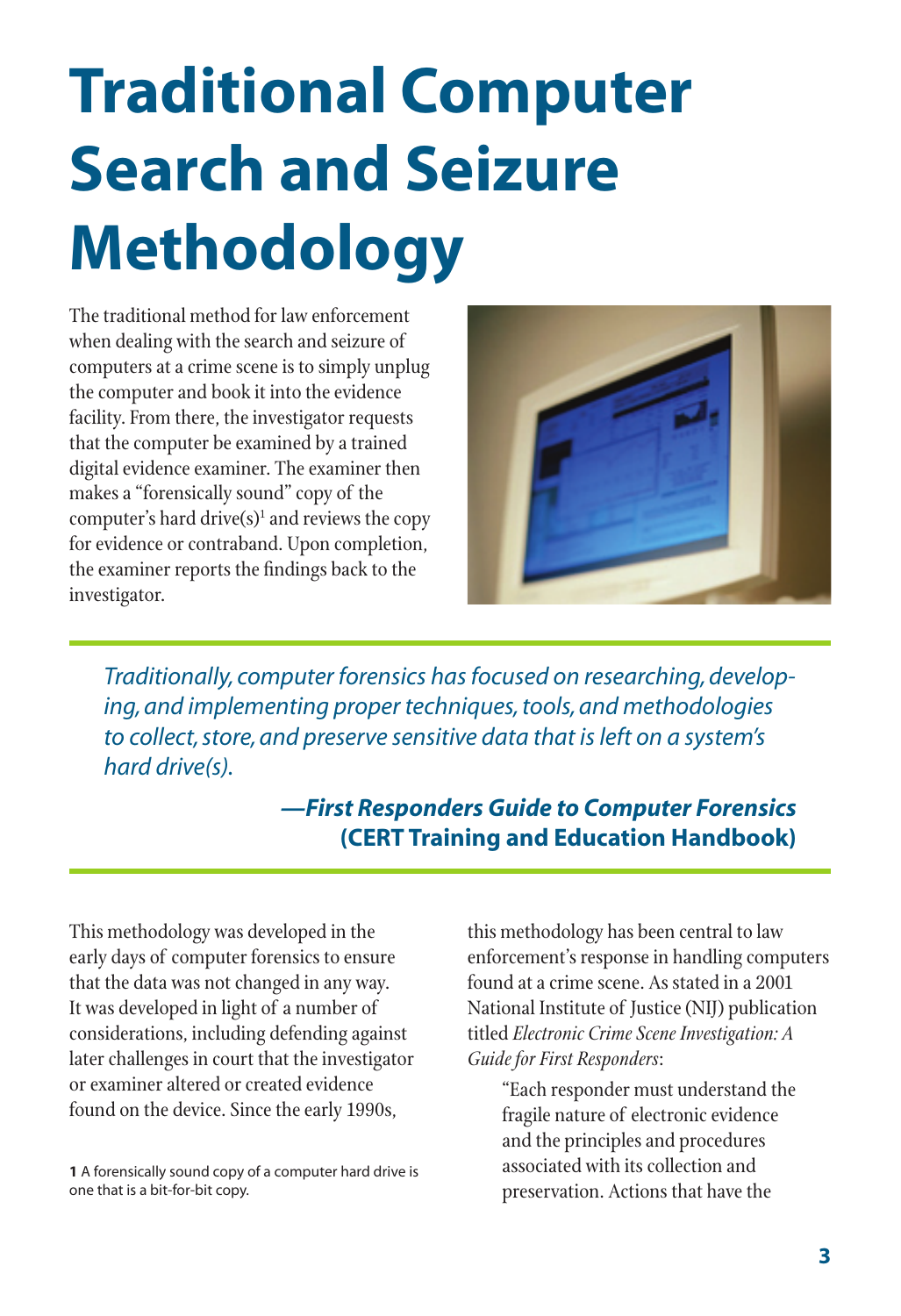potential to alter, damage, or destroy original evidence may be closely scrutinized by the courts."2

A more recent NIJ document, *Forensic Examination of Digital Evidence: A Guide for Law Enforcement*, further states:

> "When dealing with digital evidence, the following general forensic and procedural principles apply:

- Actions taken to secure and collect digital evidence should not affect the integrity of that evidence.
- Persons conducting an examination of digital evidence should be trained for that purpose.
- Activity relating to the seizure, examination, storage, or transfer of digital evidence should be documented, preserved, and available for review.

Through all of this, the examiner should be cognizant of the need to conduct an accurate and impartial examination of the digital evidence."3

What this means simply is that law enforcement officers generally should not do anything that changes electronic evidence unless the circumstances of a particular situation justify something different. Inadvertent or accidental changing of evidence

**2** U.S. Department of Justice, Office of Justice Programs, National Institute of Justice (Washington, DC: July 2001) at page 1. The guide was written and approved by the Technical Working Group for Electronic Crime Scene Investigation.

**3** U.S. Department of Justice, Office of Justice Programs, National Institute of Justice (Washington, DC: April 2004) at page 1.



could be caused by simply looking through files on a running computer or by booting up the computer to "look around" or play games on it. This strict methodology has historically provided for original evidence that, if relevant, is difficult for defense counsel to successfully challenge when it is introduced in court. However, we must remember that every crime scene is changed by the action of law enforcement being there. In fact, the NIJ research report *Crime Scene Investigation: A Guide for Law Enforcement* acknowledges that contamination occurs, and describes methods to limit that contamination.4

It is important to note that **potential evidence may be lost or destroyed if a running computer is encountered by law enforcement and seized as part of an investigation using the historical methodology described above**. (A "running computer" is defined as a computer that is already "powered on" when encountered at a crime scene.)

**4** U.S. Department of Justice, Office of Justice Programs, National Institute of Justice (Washington, DC: January 2000). This report was written and approved by the Technical Working Group on Crime Scene Investigation.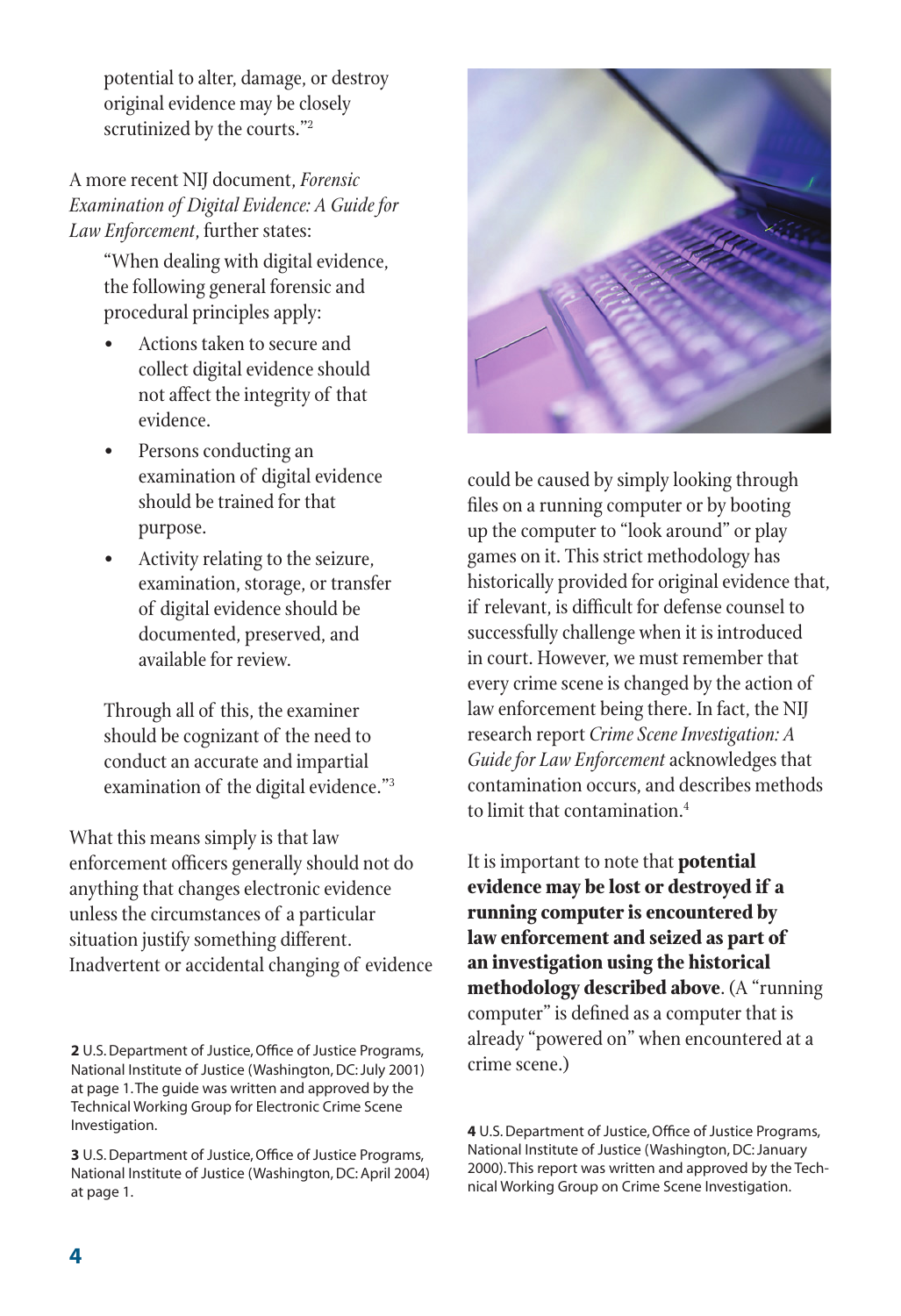### **Volatile Data on Running Computers can Provide Crucial Evidence**

Computers require that a certain amount of computer memory called "random access memory" (RAM)<sup>5</sup> be used by the operating system and its applications when the computer is in operation. The computer utilizes this RAM to write the current processes it is using as a form of a virtual clipboard. The information is there for immediate reference and use by the process. This type of data is called "volatile data" because it simply goes away and is irretrievable when the computer is off.6 Volatile data stored in the RAM can contain information of interest to the investigator. This information could include, for example:

- 1. Running processes.
- 2. Executed console commands.
- 3. Passwords in clear text.
- 4. Unencrypted data.
- 5. Instant messages (IMs).
- 6. Internet Protocol (IP) addresses.
- 7. Trojan Horse(s).

**5** RAM is the most common type of memory found in computers. It is a type of memory that can be accessed randomly. RAM is synonymous with the term "main memory," which is memory available for applications to use.

**6** The United States Computer Emergency Readiness Team (US-CERT) defines "volatile data" as "... any data that is stored in memory, or exists in transit, that will be lost when the computer loses power or is turned off."

There are other types of volatile data that could be considered evidence of interest to an investigation. This potentially exculpatory information may also simply "go away" when the system is turned off or loses power. This type of volatile data as potential evidence can also be collected from a running Microsoft Windows computer. Some of the additional data that can be collected may include:

- 1. Who is logged into the system.
- 2. Open ports and listening applications.
- 3. Lists of currently running processes.
- 4. Registry information.
- 5. System information.
- 6. Attached devices (this can be important if you have a wireless-attached device not obvious at the crime scene).

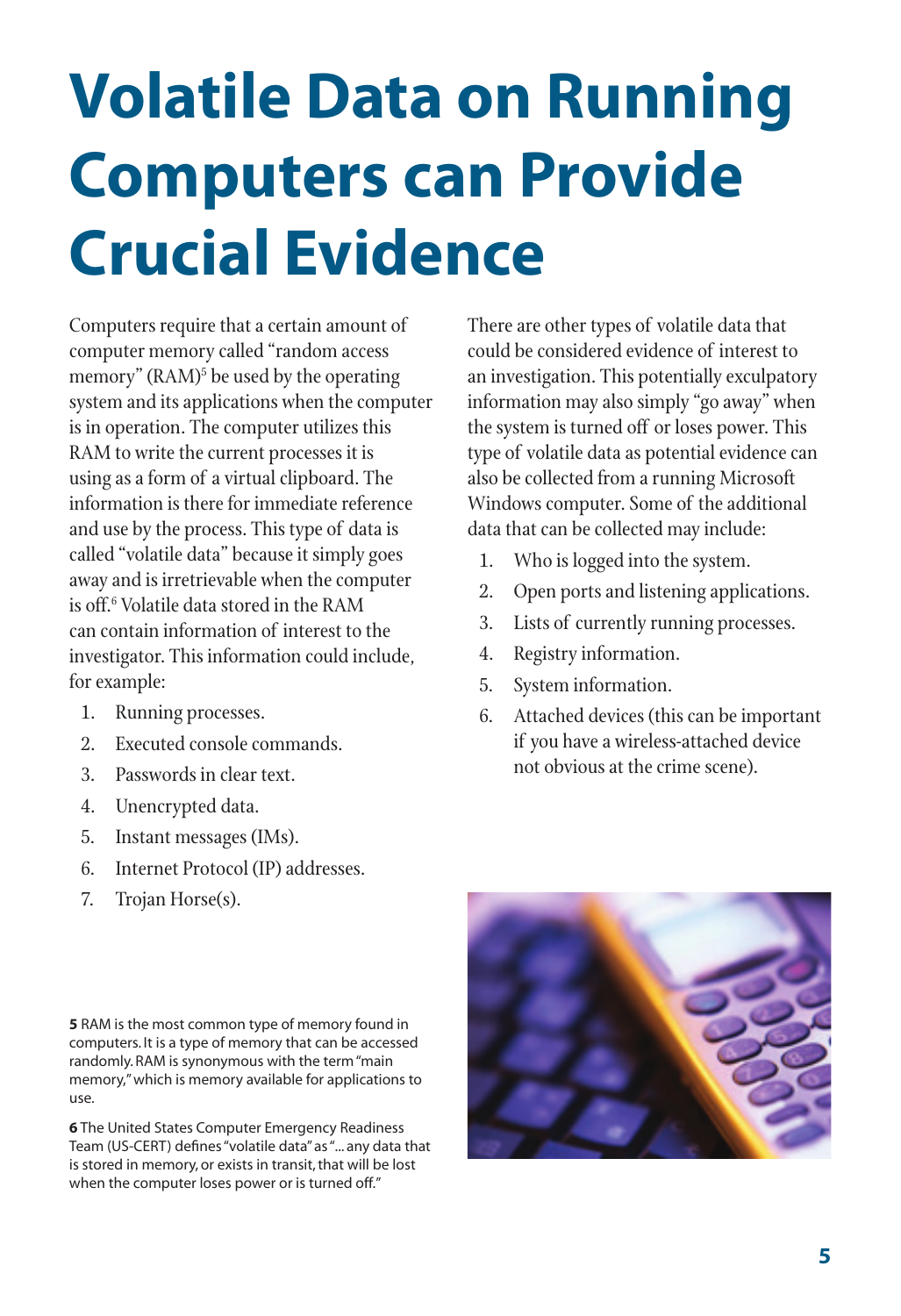### **Analyzing a Running Computer: A Different Approach to Evidence Collection**

The traditional digital evidence collection methodology described earlier still holds true for many law enforcement applications. Ensuring the integrity of evidence is paramount to any investigation conducted by a law enforcement agency. Preserving digital evidence by collecting a system and conducting a forensic examination later will be the standard for many years to come. However, there are also exceptions to the rule.

There can be circumstances during an investigation involving a computer that can require the examination of a running system. Circumstances when this technique is of potential use are becoming more frequent. **The single greatest factor pushing law enforcement into this direction is the advancement of home networking technology**. The ability of the home and small office user to set up small wired or wireless networks has been simplified to the "plug-and-play" standard. Now it is more likely that in any investigative situation involving a computer, the investigator may find a small network.

Network crime scenes traditionally have been treated by investigators as a big STOP sign that says "call for help." However, the current ranks of trained computer forensics personnel are inadequate to support the

ever-growing amount of digital evidence that should be collected at crime scenes. It is fairly common for investigators to wait months for their reports due to the resulting backlog. In many jurisdictions, such backlogs limit the support that forensics examiners can provide to field operations. Therefore, the ability of investigators to collect potential evidence from running computers at the crime scene has never been more critical. Providing investigators with new crime scene collection skills will be paramount in dealing with the workload and challenges presented by small networks.

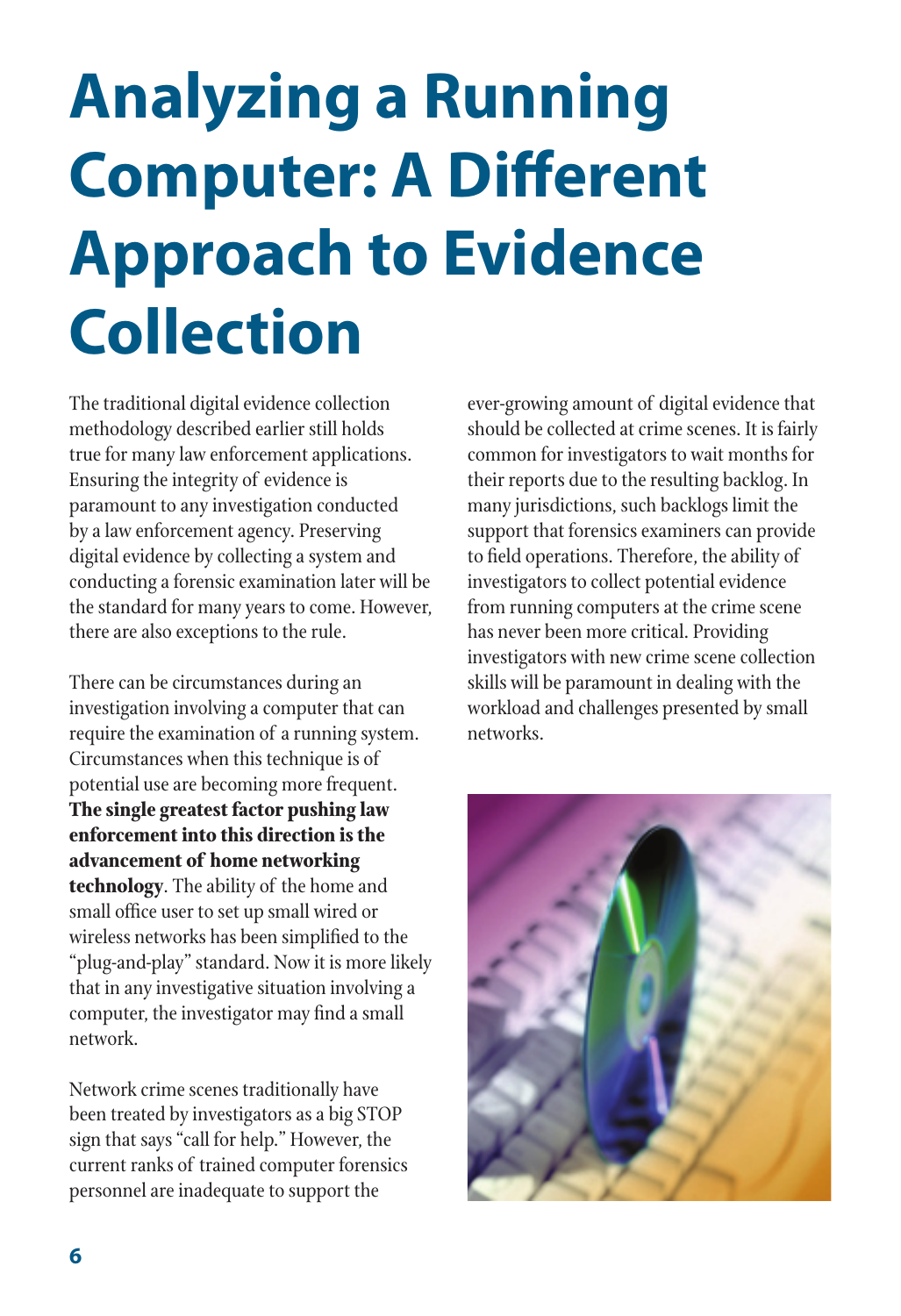Let's look at a scenario where evidence, if collected on-scene, can be critical to solving that crime:

#### *Scenario*

*Investigators respond to a homicide on a street corner. The victim was shot once in the chest, and there are no witnesses. The victim is identified and a search* 



*is conducted of his residence in an attempt to determine a suspect or motive. A computer is found at his residence. The computer is already turned on and is running Windows XP. The investigators follow the traditional method of computer evidence collection by shutting down the system and collecting the computer. The computer is booked into evidence for review by a computer forensics examiner.*

Had the investigators been trained in the collection of volatile evidence, they could have collected the RAM from the running system. Had they collected this evidence, they might have found instant message traffic between the victim and another individual detailing a drug deal. The IM traffic would have quickly led them to the suspect.

This scenario is based on a real case in which investigators did, in fact, collect the volatile evidence and identify a suspect through the IMs, thereby leading to his arrest. Had the investigators not recovered the IM traffic, they would have had little evidence to tie the suspect to the crime.

This type of scenario is becoming more common. Live system information can, in some cases, mean the difference between solving a crime and not. It can be the difference between proving someone's guilt or their innocence. The shift here is not a large technological leap; it is more one of philosophy and training. The traditional method of "Do Not Touch" the running machine leads to the potential of losing

this kind of evidence. These methods have been commonly used in the investigation of intrusion attempts on larger networks for years. In chapter 9 of the book *Incident Response: Investigating Computer Crime*, the authors describe their view of the best process for collecting volatile data as evidence.<sup>7</sup> Most of the more current incident response texts offer a similar method for collecting RAM and volatile evidence.

Learning how to properly collect volatile evidence requires investigators to take additional training to supplement the basic computer seizure courses conducted nationally. However, with additional training in volatile evidence collection methods, an investigator can develop the skills necessary to collect evidence that traditionally may have been overlooked or lost. Again, it is important to understand that *volatile data will be lost forever if not collected while the computer is running*.

**7** Kevin Mandia and Chris Prosise (Berkeley, CA: Osborne/ McGraw-Hill, 2001).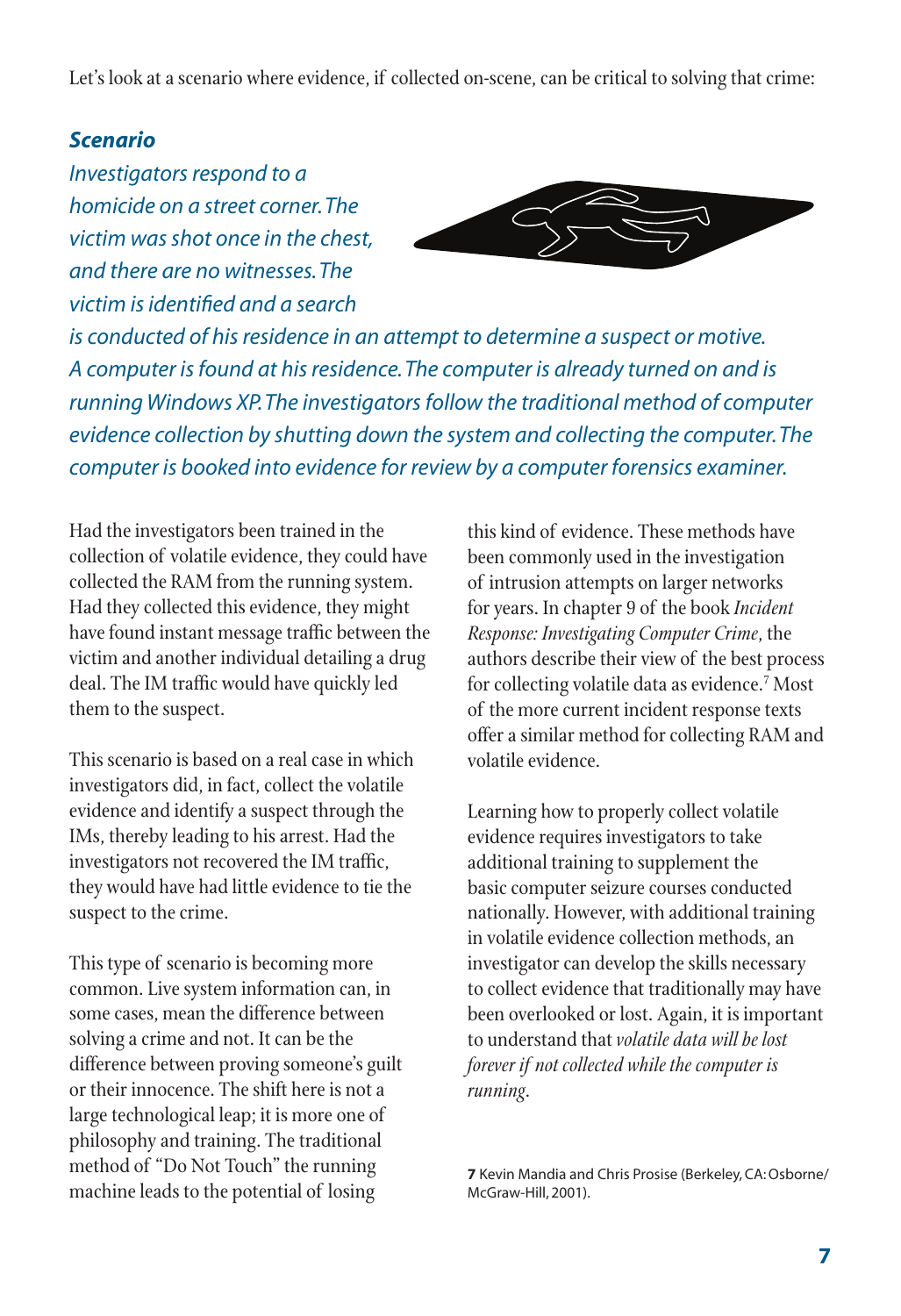# **A Methodology for the Law Enforcement Collection of Digital Evidence from a Running Computer**

Presently, there are a number of different tools in use to collect volatile data.8 Given how rapidly technology changes, any tools or methodologies described here today could be obsolete by tomorrow. What is offered here is a suggested practice for investigators to follow at the crime scene that allows volatile evidence to be collected in a manner consistent with principles of evidence preservation and collection and the law.

Some guidance on a possible methodology is provided in a CERT Training and Education handbook, *First Responders Guide to Computer Forensics*. It describes this six-step methodology for volatile data collection:<sup>9</sup>

- Step 1: Incident Response Preparation.
- Step 2: Incident Documentation.
- Step 3: Policy Verification.

**8** Some of the currently used tools include Helix, a bootable CD that is a collection of incident response tools, and "dd," a tool written by George Garner to capture RAM.

**9** Richard Nolan, Colin O'Sullivan, Jake Branson, and Cal Waits, CMU/SEI-2005-HB-001 (Pittsburgh, PA: Carnegie-Mellon Software Engineering Institute, March 2005) at pp. 94–102.

Step 4: Volatile Data Collection Strategy. Step 5: Volatile Data Collection Setup. Step 6: Volatile Data Collection Process.

These steps are designed to be used by an investigator to investigate intrusion cases common to larger networks. For purposes of this document, our focus is on Step 6.

#### *Steps in the Volatile Data Collection Process*

Step 6, Volatile Data Collection Process, involves the following five steps:

- 1. Collect uptime, date, time, and command history for the security incident.
- 2. As you execute each forensic tool or command, generate the date and time to establish an audit trail.
- 3. Begin a command history that will document all forensic collection activities.
- 4. Collect all types of volatile system and network information.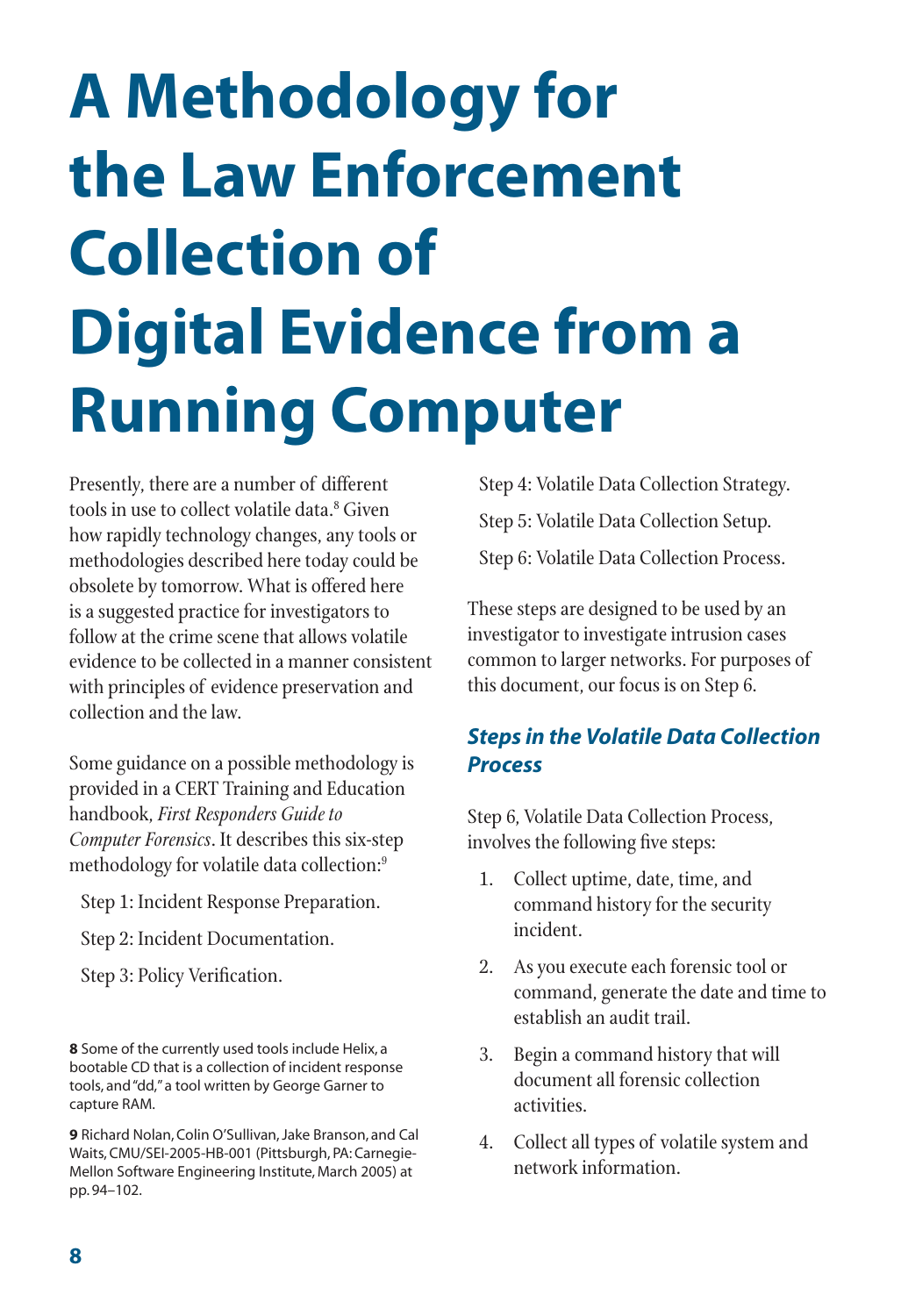5. End the forensic collection with date, time, and command history.

These basic steps provide general guidance regarding what to collect. Of importance to this discussion is the need to document the actions of the investigator. CERT suggests the use of audit trails as documentation. The CERT method also describes in general terms the types of volatile evidence to collect.

With the understanding that computer systems contain potential evidence that could be destroyed if traditional computer evidence collection methods are employed, investigators can use the following basic steps when collecting volatile evidence:

- 1. Maintain a log of all actions conducted on a running machine.
- 2. Photograph the screen of the running system to document its state.
- 3. Identify the operating system running on the suspect machine.
- 4. Note date and time, if shown on screen, and record with the current actual time.
- 5. Dump the RAM from the system to a removable storage device.
- 6. Check the system for the use of whole disk or file encryption.
- 7. Collect other volatile operating system data and save to a removable storage device.
- 8. Determine evidence seizure method (of hardware and any additional artifacts on the hard drive that may be determined to be of evidentiary value).
- 9. Complete a full report documenting all steps and actions taken.



These basic steps allow the on-scene investigator to collect data that was previously overlooked as unnecessary or simply lost out of ignorance. Open source and commercial tools are currently available that easily allow for this methodology to be followed on a running system. The RAM is dumped first to capture the greatest amount of evidence available. It must be noted that inserting any device into the running system (flash drive, removable drive, or CD) will make minor changes to the system, albeit very small changes. The proper use of these tools does not add evidence or contraband to the system. Running a program to dump the RAM requires that a very small amount of RAM be occupied by the tool to conduct the RAM dump. Inserting a removable drive into a USB port adds an entry to the Microsoft Registry. All of these changes have no effect on the overall state of the evidence and can be further documented at a later time by a traditional forensic examination. Some small changes are made during the process of using some of the available tools that require interaction with the Windows operating system. These changes however, occur to the operating system files only and do not fundamentally change the content of the data saved on the system.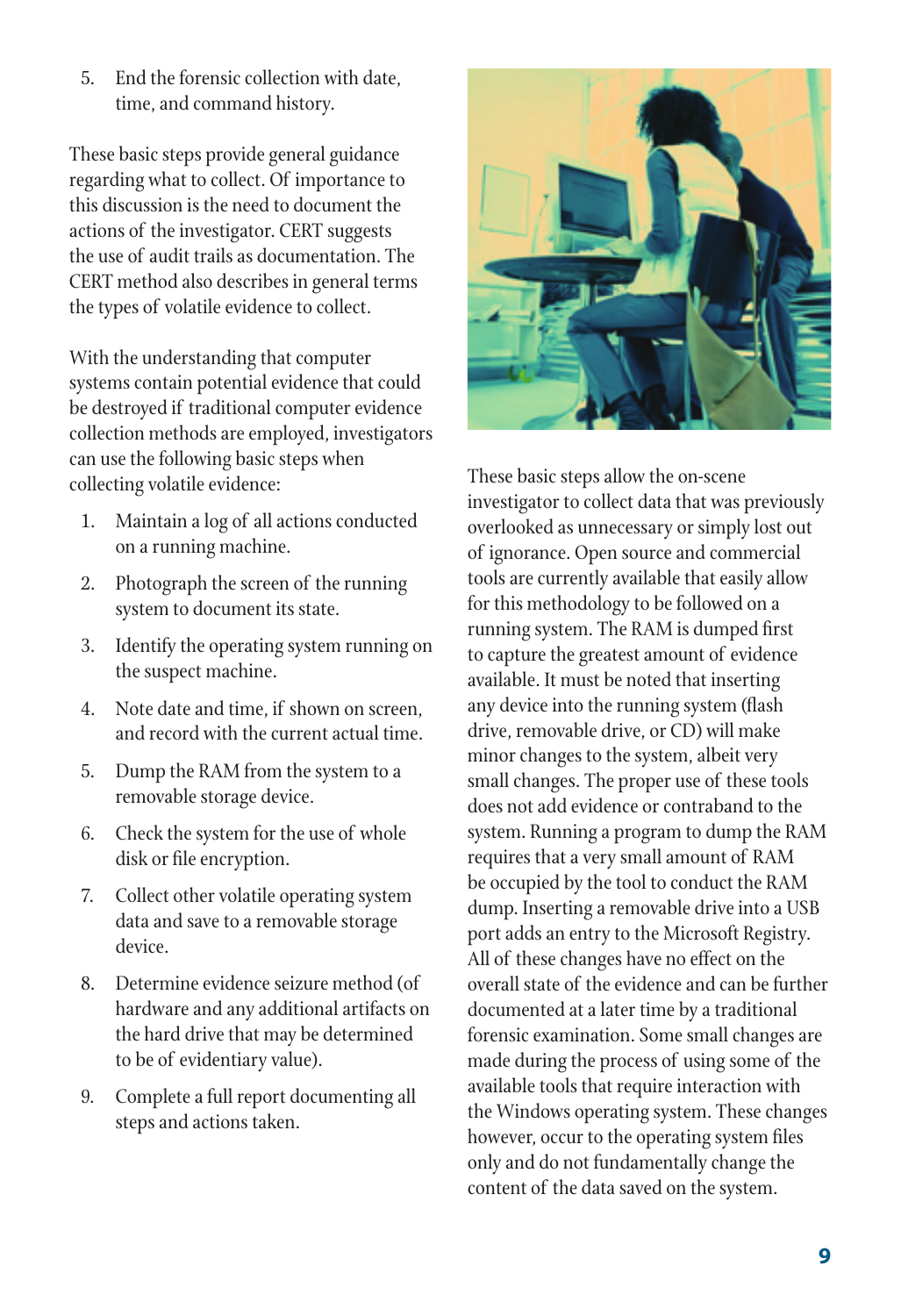# **Legal Considerations of Live Analysis and Collecting Evidence from a Running Computer: An Overview**

Current practice in many jurisdictions utilize either—

- one search warrant that authorizes both the initial seizure of a computer and the subsequent forensic examination, or
- two search warrants in which the first warrant authorizes the initial seizure and the second (usually obtained at a later time) authorizes the forensic examination.

The on-scene live analysis described in this primer is of a limited nature and scope and should not require specific authorization in a warrant unless the additional time required for execution materially lengthens or broadens the execution of the warrant. The boundaries for this determination will be established by reference to local case law. To date, there is no reported appellate decision on this question; however, the authors submit that live analysis, when performed by properly trained personnel, usually does not add significant time to the warrant execution process and also should not broaden the scope of the search. Rather, the collection and preservation of volatile data should be viewed simply as a regular, integral component of the proper

seizure of many computer systems. The constitutional need to be more particular in such circumstances seems a dubious argument.

If properly drafted, a search warrant should have at least the implied authority to conduct a live analysis, when circumstances merit. It is suggested that the warrant or its attachments contain the following language:

- 1. Electronically document and preserve the state of the computer network and electronic storage media, and
- 2. Conduct preview screening of the computer data storage media for contraband utilizing data recovery software.

The steps for live analysis, as described earlier, are merely designed to capture, preserve, and record evidence that may already be present at an electronic crime scene and which may be lost if not properly collected. A live analysis should be structured to be a directed effort, conducted in an efficient manner, by trained personnel. If conducted otherwise, the likelihood of other legal challenges being raised seems substantial.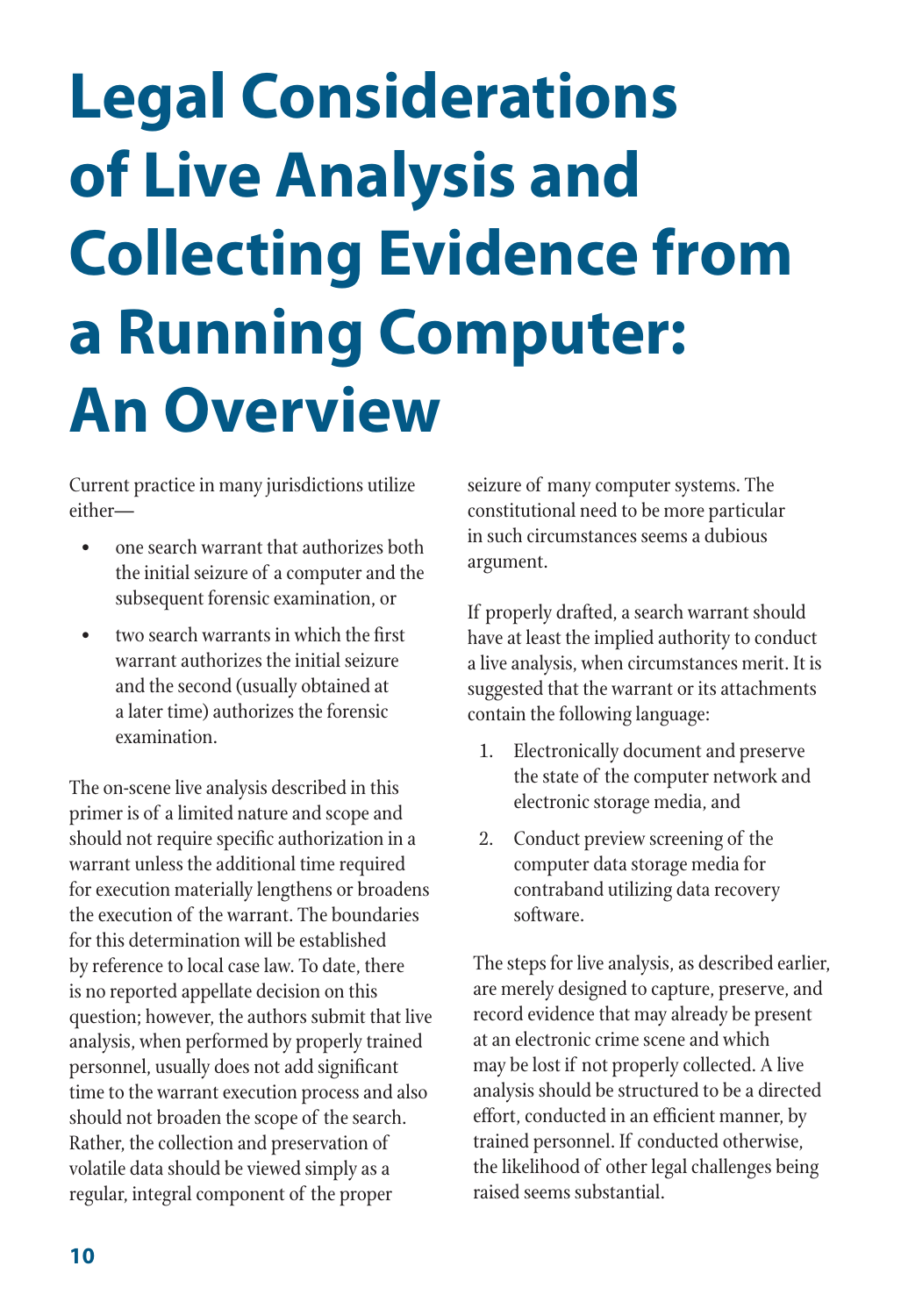*A live analysis should be structured to be a directed effort, conducted in an efficient manner, by trained personnel. If conducted otherwise, the likelihood of other legal challenges being raised seems substantial.*

In cases where no search warrant was needed or used (for example, where consent or exigent circumstances were present), the above legal considerations may not prove of relevance. In light of a recent decision in *Georgia v. Randolph*10 by the United States Supreme Court on the question of consent, however, the ability to quickly and effectively conduct a live analysis may contribute to establishing probable cause prior to the time consent is revoked when the authority to conduct a full forensic examination might otherwise be lost.

The accuracy and reliability of any evidence collection process, as well as the various tools or utilities used in the collection, may be challenged by a criminal defendant. In order to best assure admissibility in court, law enforcement officers and prosecutors who use live system analysis in a case need to be

*In order to best assure admissibility in court, law enforcement officers and prosecutors who use live system analysis in a case need to be prepared to establish the skills and knowledge of the investigator, as well as the validity of the tools used.*

**10** 126 S.Ct. 1515 (2006)

prepared to establish the skills and knowledge of the investigator, as well as the validity of the tools used. Again, to date, there are no reported appellate opinions that address these issues.

As described in this primer, live analysis is directed at being used in a home or small office environment and not in a large commercial or corporate network setting. Further, this process does not contemplate the real-time capture of content of communications on a computer or network. The issues associated with corporate networks or the capture of content in real-time are outside of the scope of this document.

#### **Conclusion**

This document describes a methodology for the law enforcement collection of volatile data. The collection of this data can be of substantial use in the investigation of various criminal activities. The current legal restriction of this type of investigation has yet to be determined. What can be controlled by law enforcement is the proper implementation of a process by which we collect this evidence consistent with prevailing legal authority and generally accepted practice. Volatile data is evidence that can—and should—be collected at crime scenes. With training in proper collection techniques and an understanding of its value, this evidence can be successfully collected.